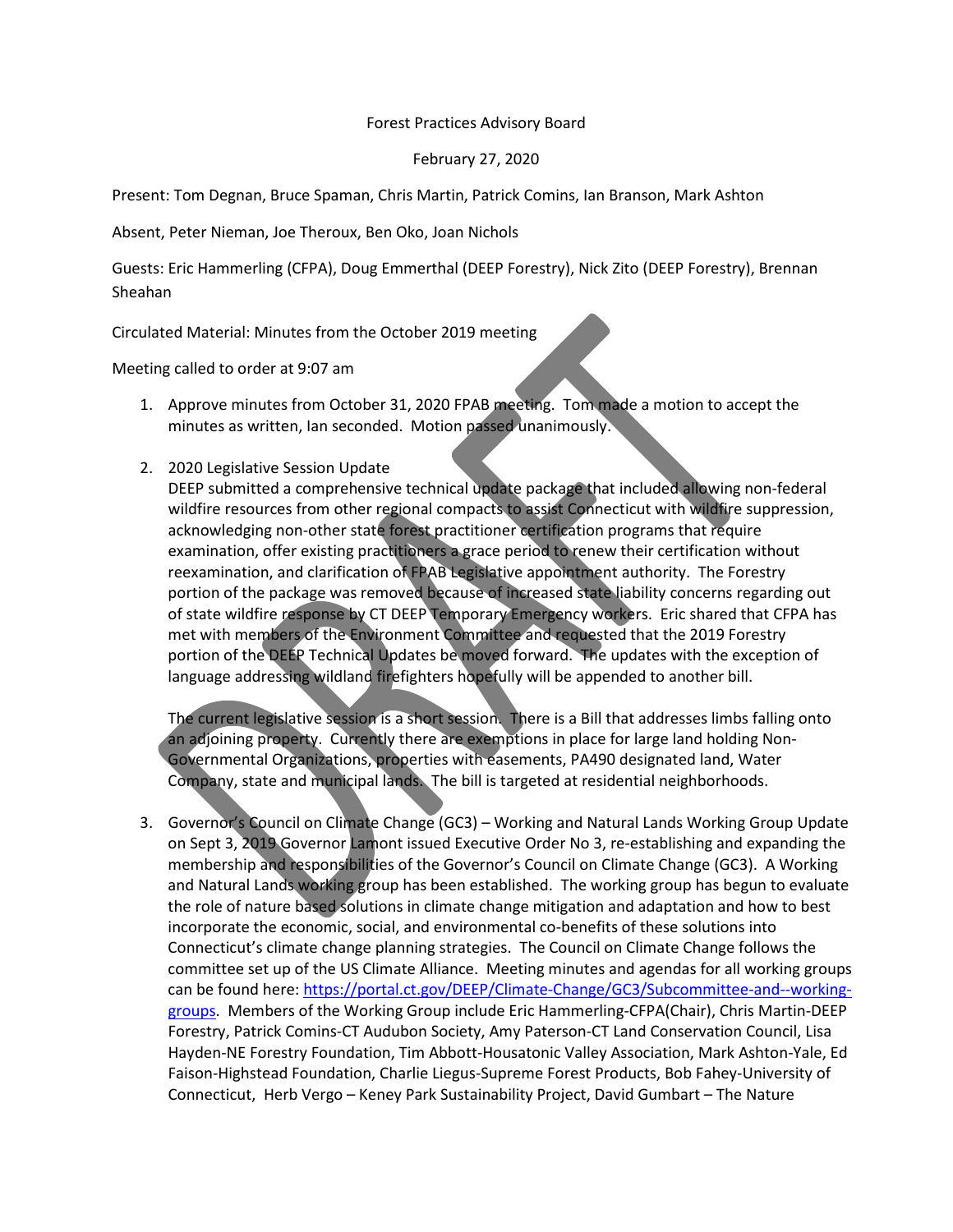Conservancy, Jaimeson Sinclair-DEEP Air Bureau, Dr. Thomas Easley-Yale.

- 4. Proposed Municipal Forest Practice Regulations Update Willington proposed regulations will go to public hearing in March. Members discussed the 20 CT municipalities that can regulate forest practices. DEEP staff will check on Woodbury and Glastonbury. Doug asked board members to please pass along information about municipalities that are not following the Forest Practices Act for follow up.
- 5. FPA Enforcement Actions
	- 1. As a result of the Commissioner's new "20 by 20 initiative", in an effort to be more transparent, DEEP's formal enforcement actions, including Consent Orders, Unilateral Orders, Cease and Desist Orders etc. are being made available at the Enforcement Case Summaries Webpage [\(Enforcement Case Summaries\)](https://www.depdata.ct.gov/enforcement/enfform.asp?deepNav=|). We are currently working to get copies of the following Consent orders up for viewing on that webpage
	- 2. On January 15, 2020, the Department of Energy and Environmental Protection Commissioner Katherine Dykes signed an agreed upon Consent Order with Guy Pelletier for engaging in Commercial Forest Practices without certification, violating Sec. 23-65h of the Forest practices Act. As a result of his violation, Mr. Pelletier paid a fine of \$2,000.00.
	- 3. On December 19, 2019, the Department of Energy and Environmental Protection Commissioner Katherine Dykes signed an agreed upon Consent Order with Scott Person. Focusing on two sites in Lebanon and one in Ashford inspected by DEEP Foresters, the Department **alleges** failure to provide accurate information on applications for Commercial Forest Practices submitted to municipal Inland Wetlands and Watercourses Commissions, violating Sec. 23-65j-1(c)(5), the conduct of forest practitioner regulations. As a result of his violations, Mr. Person shall pay a fine of \$10,000.00 and surrender his license. He has since regained this license through completion of some basic wetlands/watercourse training and retaking taking the exam
		- a. Mr. Person will be required to submit notifications to DEEP for several years and is required for one year to have any forms submitted to municipalities field verified as accurate:
	- 4. On December 19, 2019, the Department of Energy and Environmental Protection Commissioner Katherine Dykes signed an agreed upon Consent Order with Brian Riendeau, Karl Riendeau, and Riendeau and Sons Logging, LLC . Focusing on two sites in Lebanon and one in Stafford inspected by DEEP Foresters, the Department alleges failure to meet best management practices for water quality while harvesting forest products and failure to provide accurate information on applications for commercial forest practices submitted to municipal Inland Wetlands and Watercourses Commissions violating Sections 23-65j-1(c)(5) and 23-65j-1(c)(7), the conduct of forest practitioner regulations.
		- a. As a result of their violations the Respondents shall pay a fine of \$50,000.00. A portion of the fines will be placed in the Departments SEP account and will be directed at activities such as industry training and research.
		- b. Riendeau's will be required to submit notifications to DEEP for several years and is required for one year to have any forms submitted to municipalities verified as accurate and that operations will abide by the 2012 BMP manual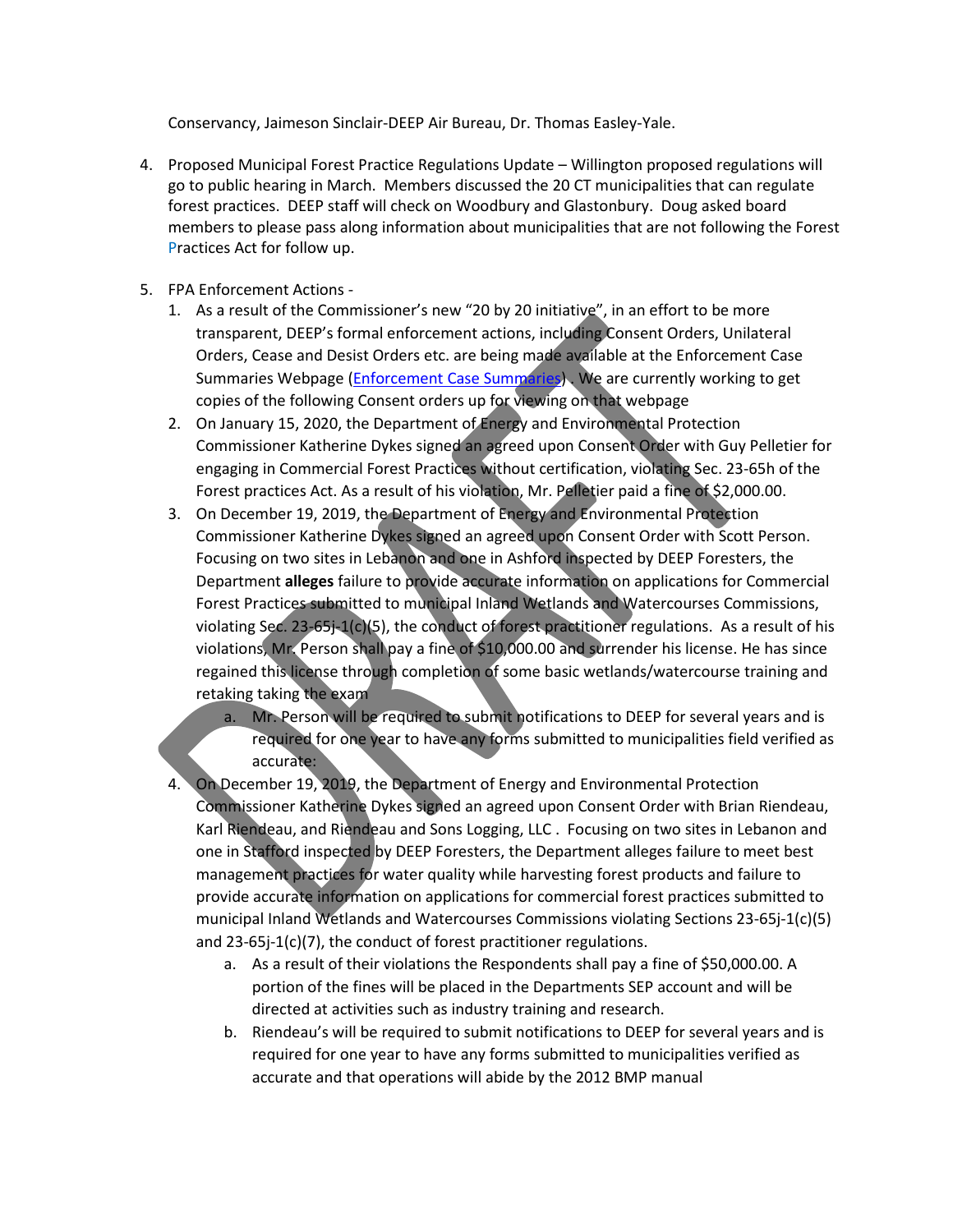5. It should be noted for both Person and Riendeau's cases that the pattern of non-compliance was an important factor taken into consideration when determining the gravity of the enforcement action taken.

It is also important to keep in mind that this order, like all of the Departments orders, does not cover any violation(s) DEEP is unaware of.

6. Other items –

The Directory of Certified Forest Practitioners is now updated daily. [\(https://portal.ct.gov/DEEP/Forestry/Forest-Practitioner-Certification/Forest-Practitioner-](https://portal.ct.gov/DEEP/Forestry/Forest-Practitioner-Certification/Forest-Practitioner-Certification)[Certification\)](https://portal.ct.gov/DEEP/Forestry/Forest-Practitioner-Certification/Forest-Practitioner-Certification)

The Economic Impact Grant is winding down, Doug expects a draft at the end of February. This will illustrate the economic conditions of forest products in Connecticut. Work continues on becoming a vendor for the State of Michigan on the NO Markets No Management LSR grant that provides core funding to the Utilization and Marketing program.

CFPA has a Landscape Restoration Scale grant to develop a Master Woodlands Owner Program that will mimic the Master Gardener Program for woodland owners. Lindsay Suhr and Beth Bernard are leading that effort.

PA490 training for foresters and assessors has been scheduled for June 17 from 1-5 pm at CFPA.

Chris M and Andrea Urbano (DEEP Service Forester) will be presenting on June 3 at the CT Assessing Association School at UConn. They will cover PA490 information. PA490 re-evaluation will take place this fall.

Tom made a motion to adjourn at 10:43am, Bruce seconded. Vote unanimous to adjourn. Chris to send out an email regarding next meeting date.